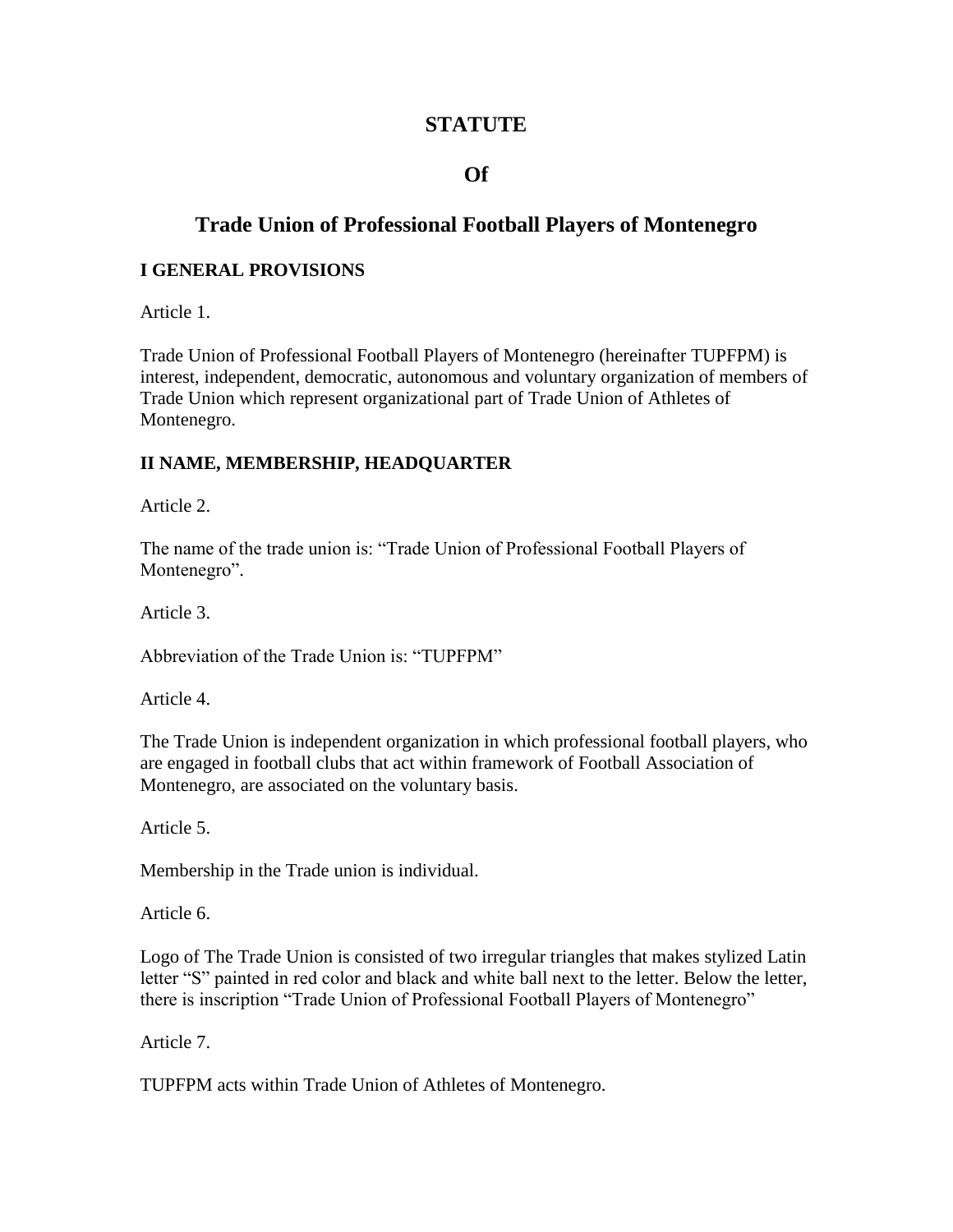TUPFPM is obliged to harmonize its Statute with Statute of Trade Union of Athletes of Montenegro, and must respect decisions of its authority bodies.

TUPFPM can withdraw from the Trade union of Athletes of Montenegro only on the basis of Decision made by two third majorities of total members of Assembly.

Article 8.

The TUPFPM headquarter is in Podgorica. Executive Committee shall be made Decision on changing the headquarters.

Article 9.

TUPFPM has its seal, stamp, logo and flag.

The stamp is of rounded shape; with logo of TUPFPM and encryption in Latin letters "Trade Union of Professional Football Players of Montenegro" around the logo. The seal is of rectangular shape with encryption in Latin letters "Trade Union of Professional Football Players of Montenegro", with columns for register number and date.

The flag is white. There is emblem of TUPFPM in the middle of the flag and encryption "Trade Union of Professional Football Players of Montenegro".

Article 10.

TUPFPM shall cooperate with other trade unions in Montenegro and abroad on the basis of principles of equality, mutuality and solidarity. TUPFPM shall also cooperate with international trade union organizations in accordance with essential program's orientations and common asserted attitudes of Trade Union of Athletes of Montenegro.

# **III AIMS AND TASKS**

Article 11.

TUPFPM is independent of state authorities, political parties, employers and other institutions outside of trade union.

TUPFPM is neutral regarding religious orientation.

Article 12.

The task and purpose of TUPFPM is conjoining of protection and promotion of respective, particular and common economic, social, professional and cultural interests and rights of its members, as well as of sport at all.

Article 13.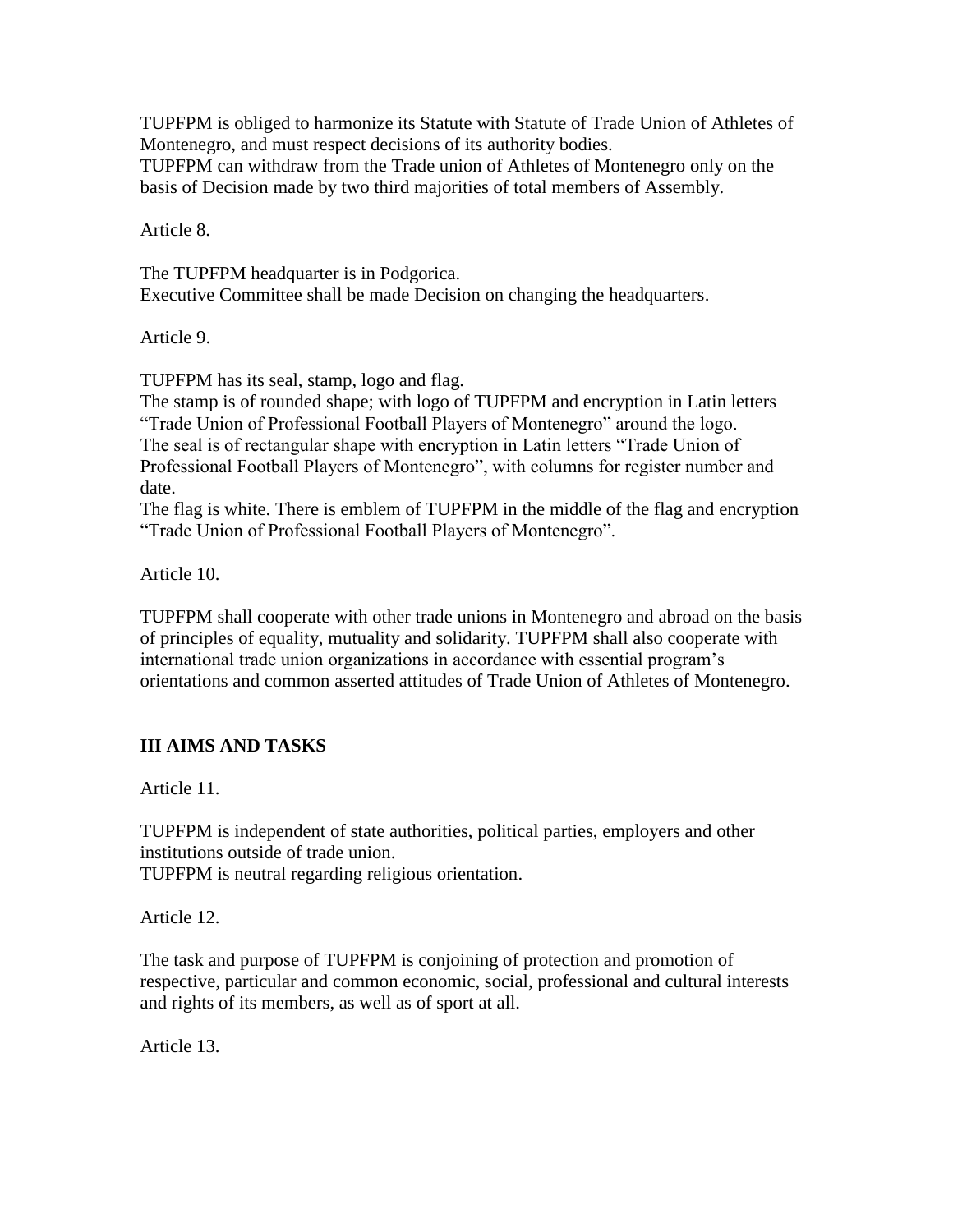TUPFPM shall seek conjoining of interests of all professional football players who are respectively employed or engaged for fee, or they are looking for such kind of employment with football club, football association or professional association.

### Article 14.

The Tasks and aims of TUPFPM are particular as follows:

- Adoption of democratic and progressive sport legislation and its harmonizing with international regulative in this field;
- Creation adequate social condition for development and democratization of sport;
- Protection and promotion of professional, working, economic and social rights of persons who are engaged in professional football;
- Development and promotion of social dialogue, that is, applying of collective bargaining in practice and concluding of collective agreement;
- Creating conditions for realization universalities of football (equality, solidarity, antidiscrimination, friendship), integrity of football competitions (protection from external political, commercial and financial influences) and preserving of adequate relation between professional and amateur football;
- Improvement of health and social protection system for football players during, and particularly, after ending of their professional careers.
- Law regulation of pension status;
- Support players in planning and realization of professional work after ending of their sport careers;
- Participation and influence on decision making process in state authorities and football associations on issues that are of significance for professional football players;
- Support to young players in professional career building;
- Establishing and development of international activity with international sport and trade union organizations;
- Solidarity aid for members of TUPFPM according to needs and financial capacities of TUPFPM;
- Promotion of goals and interests of TUPFPM in public.

In realization of these aims TUPFPM shall use all democratic, legal and legitimate international recognized instruments and methods of trade union fight.

# **IV METHODS AND FORMS OF TRADE UNION FIGHT**

Article 15.

TUPFPM shall use, the first of all, methods of trade union fight in line with democratic structure and aims for which it strives:. The methods are as follows:

- Establishing social dialogue
- Collective bargaining and concluding of collective agreements and an agreement with a club on professional engagement;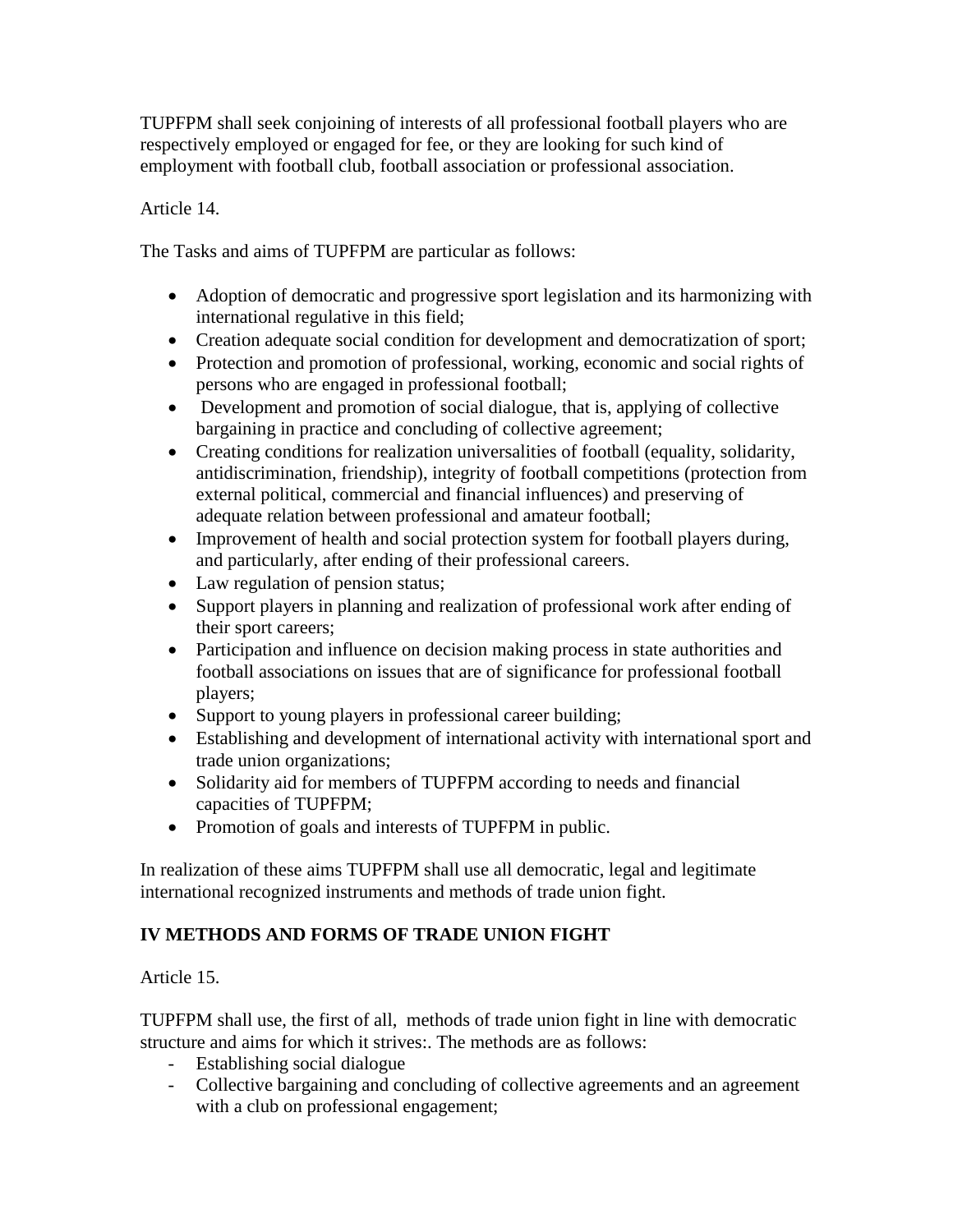- Developing activities that are necessary for organization and communication with membership and for strengthening of their capacities;
- Developing of activities that are enable to leaders and activists in their trade union organizations to gain skills and get information that are necessary for realization of rights of employment;
- Strikes.

Selection of methods and forms of trade union fight is performed in line with concrete conditions.

Article 16.

Decision on strike shall be made by TUPFPM Executive Committee with previous communication and agreement by Republic Committee of Trade Union of Athletes of Montenegro.

# **V RIGHTS AND OBLIGATIONS OF MEMBERSHIP**

# **1. Entering into membership**

Article 17.

Entering into TUPFPM membership is voluntary and individual, and it shall be realized by signing of Statement of Joining to TUPFPM.

By signing of the Statement of Joining, a member is bound to accept this Statute, program documents and decisions of TUPFPM at all levels, to initiate and participate in trade union actions and to pay regularly membership fee.

Article 18.

Upon reception into TUPFPM, a member shall get membership card. Shape and content of the membership card shall be asserted by TUPFPM Executive Committee. A member is obliged to show his Membership Card when realizing of his rights that are stipulated by this Statute and other program documents, as well as on request of adequate bodies and officials of TUPFPM.

Article 19.

The Membership Card is property of TUPFPM. When withdrawing or expelling from membership, a member who is concerned shall be obliged to give back the Membership Card.

In case of losing the Card, a member is obliged that within period of 10 days record to TUPFPM a disappearing of the Card and request for issuing of duplicate.

# **2. The rights of members**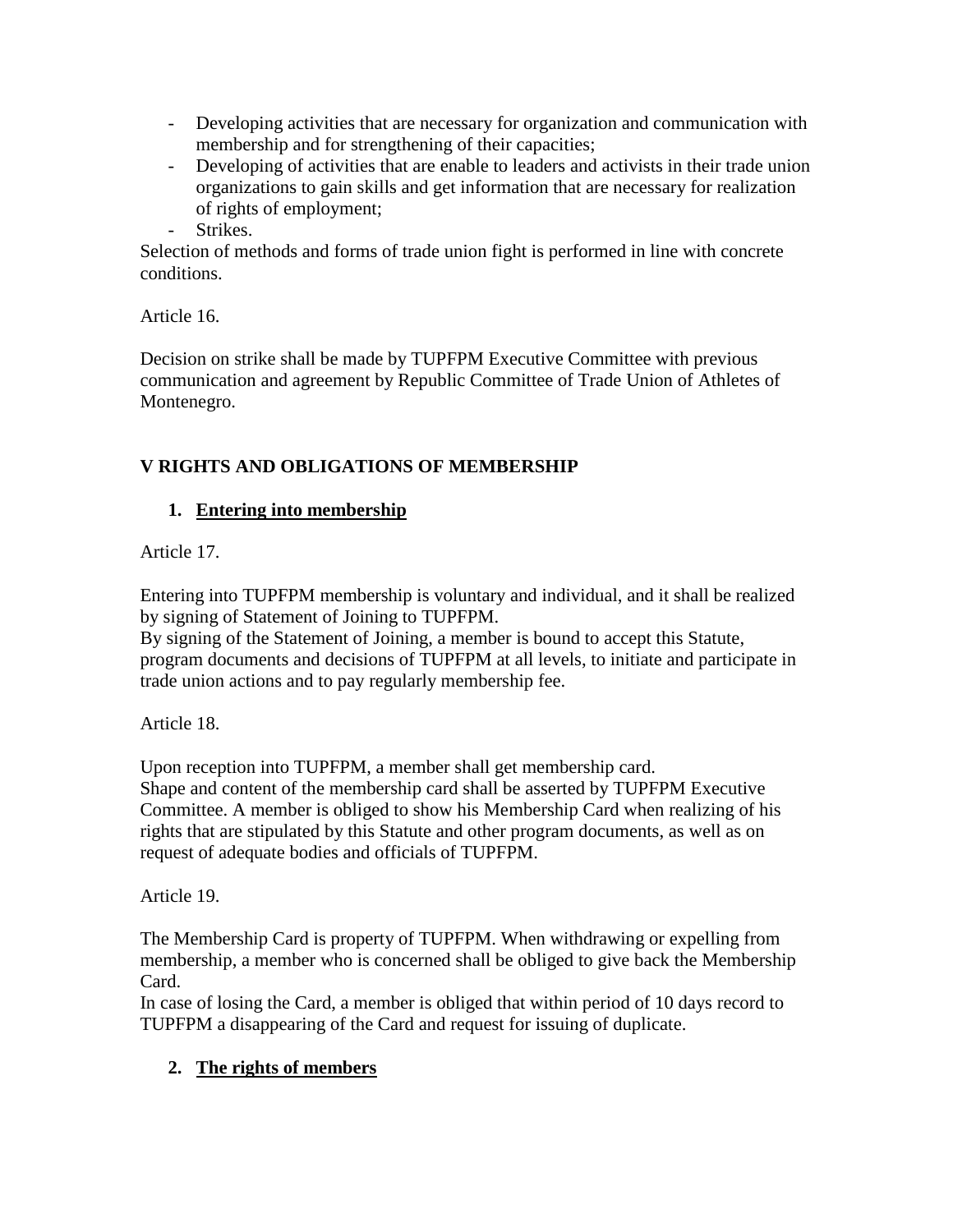Article 20.

A member who performs hid obligations toward TUPFPM has rights as follows:

- To propose candidates, to elect and be elected in TUPFPM bodies;
- To express freely his interests, to harmonize them with interests of other members of TUPFPM and to participate in all forms of trade union work;
	- To make influence and to participate at collective bargaining;
- To get legal assistance free of charge;
- To get solidarity assistance and aid during a strike;
- To set an initiative at TUPFPM bodies;
- Other rights stipulated by this Statute and statutory documents of TUPFPM.
- 3. Ending of membership

Article 21.

Membership in the union ends:

- a) by resigning the union membership, that is, by signing the written resignation form;
- b) by being erased from the record in case of non-payment of membership fee for a period longer than two months after beginning of the new season;
- c) by changing the working status if the member becomes a director or an employer. In that case, upon his/her request, membership in the union can be temporarily suspended (frozen);
- d) by expelling the member in case when the member acts contrary to the TUPFPM program and statute, in case he uses trade union property illegally, as well as in case when he prevents other members from participating in the activities lead by the union.

The decision to expel the player is adopted by TUPFPM Executive Committee organization. In that case the member should be granted regular procedure and the right to appeal to Republic Committee of Trade Union of Athletes within period of 30 days from the day of receiving written information on expelling.

Commission shall be formed before making decision on expelling and it shall collect and investigate all facts that could impact the decision on expelling.

The Commission shall be formed by Executive Committee and one third of members shall be nominated on proposal of the player against whom expelling procedure is set. Renewed membership in the union is exercised by submitting the request for union membership. The record is kept by the trade union organization on all of the above mentioned facts.

Article 21.

The Commission is obliged to assert state of the facts in short time. During proceeding, the player against whom expelling procedure is set cannot perform any function in TUPFPM.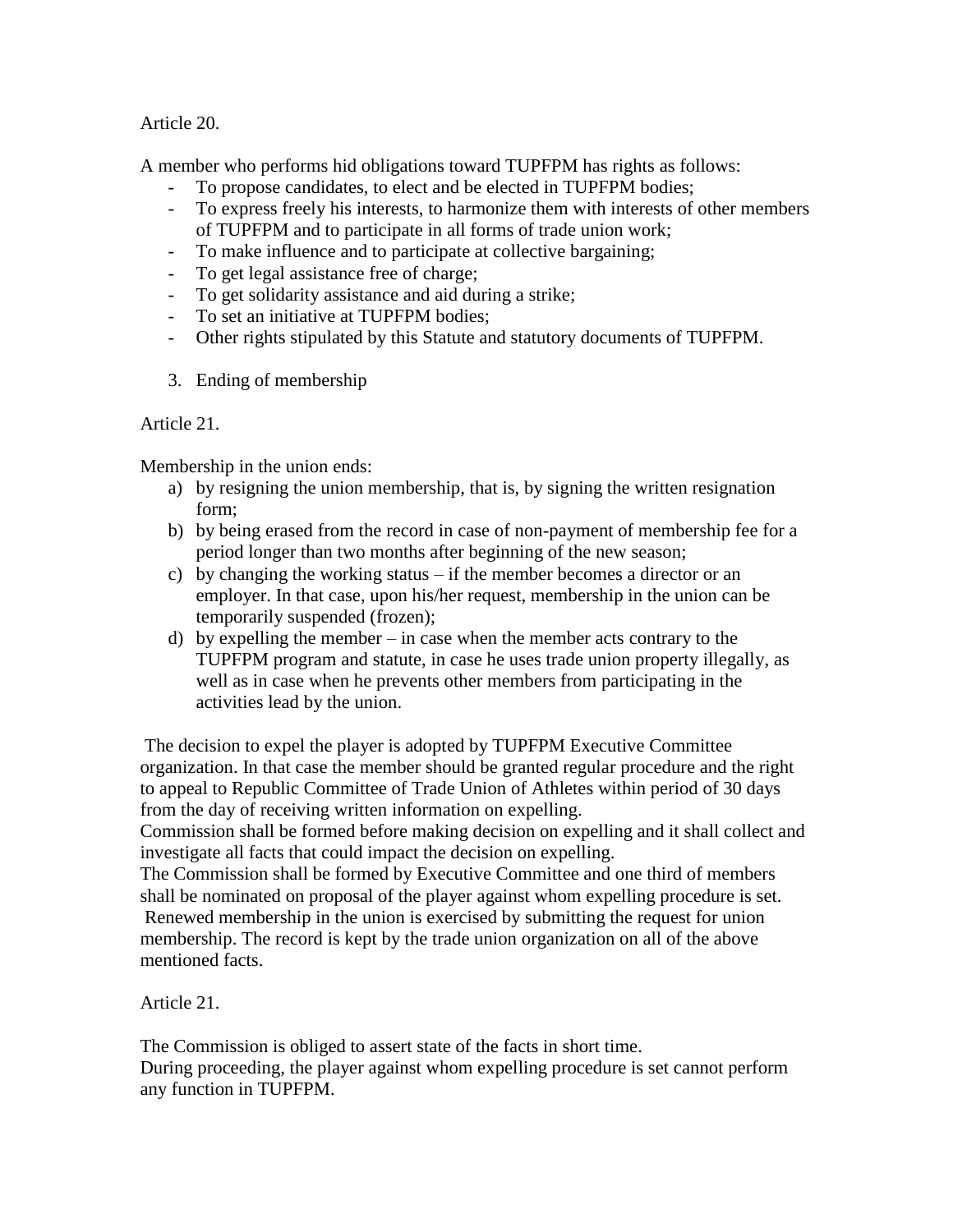When considering the appeal to Republic Committee of Trade Union of Athletes is obliged to get opinion of Statutory Committee of TUPFPM. Decision on expelling is in effect when Republic Committee of Trade Union of Athletes confirms it.

Article 22.

In cases of serious violation of basic statutory norms and program orientation of TUPFPM and that compromise dignity and autonomous position of TUPFPM, the Executive Committee can make decision on automatic expelling without investigation procedure, with right to appeal to Republic Committee of Trade Union of Athletes of Montenegro.

# **VI BODIES**

Article 23.

Bodies of TUPFPM are:

- Assembly
- Executive Committee
- Statutory Committee
- Monitoring Committee

#### **Assembly**

Article 24.

The Assembly is the highest body of TUPFPM. The Assembly can be regular or extraordinary.

Decision on convening, time, venue and agenda of the Assembly shall be made by Executive Committee at least 30 days before the Assembly takes place.

Article 25.

The Assembly consists of TUPFPM members from professional football clubs from Montenegro, elected by principle of number of professional players in that clubs:

| From 1to 4 professional players is equivalent to 1 member    |
|--------------------------------------------------------------|
| From 5to 9 professional players is equivalent to 2 members   |
| From 10to 14 professional players is equivalent to 3 members |
| From 15to 19 professional players is equivalent to 4 members |
| From 20to 24 professional players is equivalent to 6 members |
| From 25to 30 professional players is equivalent to 8 members |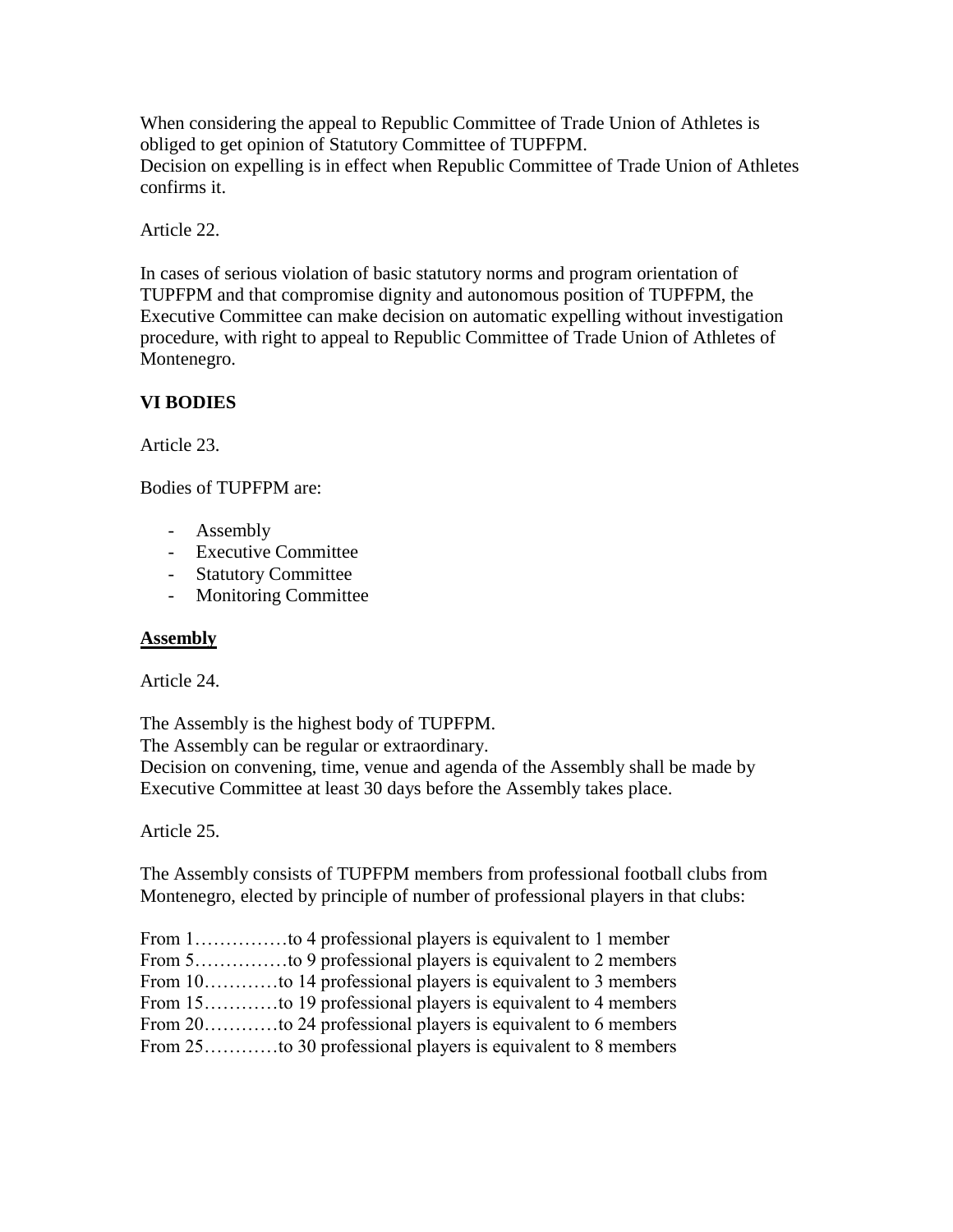The right on participation at Assembly is also conditioned by regular payment of membership fee which is proved by adequate financial documentation.

Article 26.

The Extraordinary Assembly should be convened if requested formally by Executive Assembly, Republic Committee of Trade Union of Montenegro or at least half of members of TUPFPM.

The information on convening and agenda of the General Assembly will be sent at least two weeks in advance to the Assembly members.

Article 27.

The Assembly as the highest body of TUPFPM:

- To determine the basic directions of trade union strategy and policy;
- To adopt Program and Statute;
- To elect members of Executive Committee, Statutory Commission and Monitoring Committee;
- To consider and adopt reports on work of Executive Committee, Statutory Commission and Monitoring Committee;
- To adopt internal rules on work;
- To decide on other issues of importance for work of TUPFPM.

#### **Executive Committee**

Article 28.

The Executive Committee is the highest body of TUPFPM between two Assemblies. Members of the Executive Committee shall be elected at Assembly.

The Executive Committee shall elect Presidency, President, two Vice-Presidents at constitutive session.

The Executive Committee can nominate an Honored President as a person who is significant member for development of trade union movement, with high professional reputation, experience and knowledge in professional football. The Honored President can participate in work of the Executive Committee by giving suggestions, but without right of making decision.

Article 29.

Executive Committee shall:

- Realize program aims and tasks defined at the Assembly;
- Verify shop stewards in football clubs;
- Prepare and convene the Assembly;
- Make decisions on financial issues adopt annual financial plan in line with directions of the Assembly and adopt annual Report;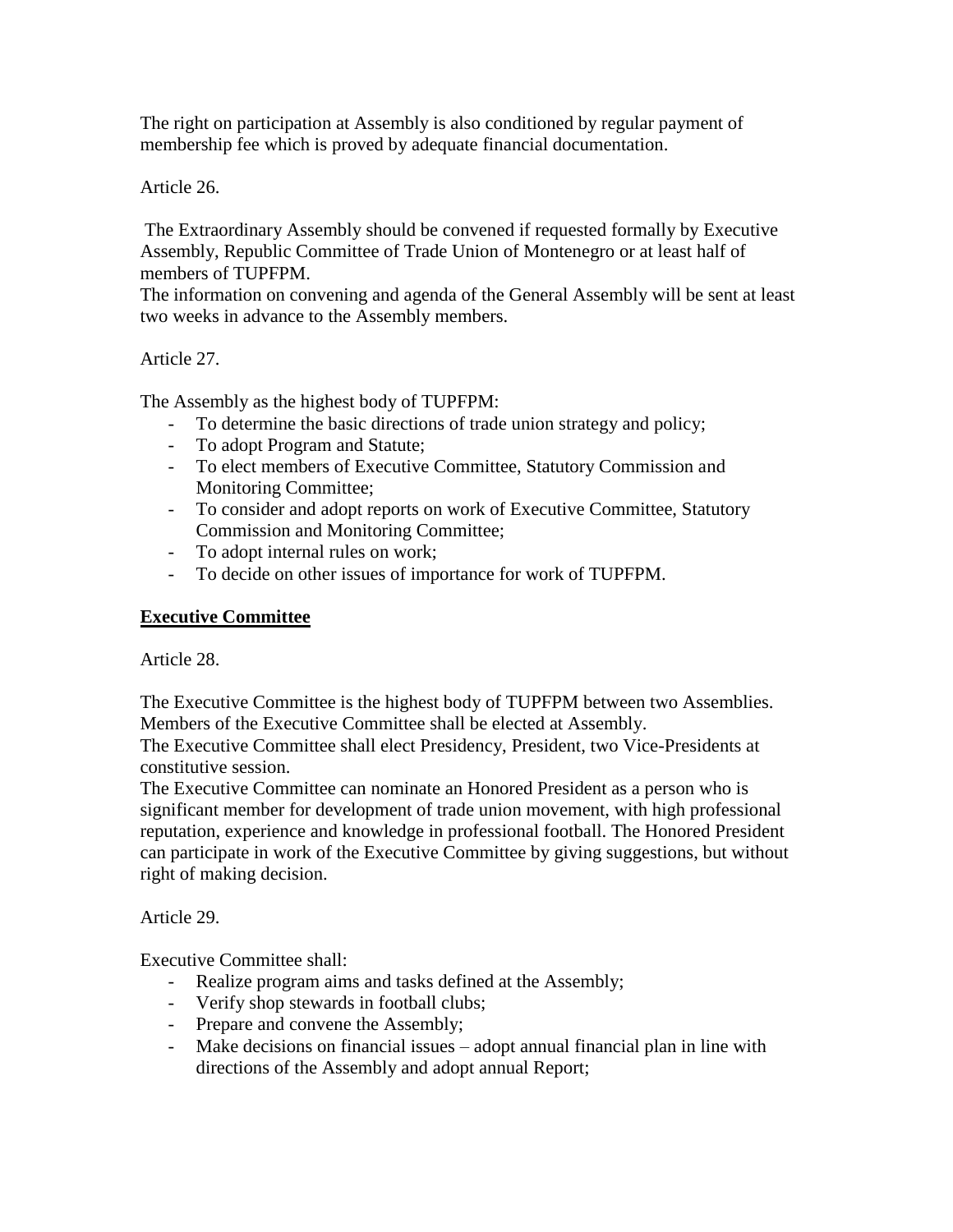- Form working bodies, stipulate organization of work, and organize work of secretariat;
- Make decisions on establishing of regional committees at the level of municipalities and regions;
- Submit the Report on work to the Assembly;
- Adopt internal rules for work.

### Article 30.

With a view of promotion of organization of work and improvement of efficacy of activities, the Executive Committee can establish Presidency of TUPFPM. All members of the Presidency, except President, get a duty for particular field of work.

# Article 31.

The Presidency performs all current program, organizational and financial duties in line with this Statute and orders of the Executive Committee.

Members of The Presidency, on the basis of decision made by Executive Committee, perform all duties on the voluntary or professional basis.

### Article 32.

President of the Executive Committee, who is in the same time President of TUPFPM shall:

- Represent and advocate TUPFPM in relation to third persons;
- Convene and chair sessions of the Executive Committee and the Presidency;
- Take care on conducting of attitudes and decisions made by the Executive Committee and the Presidency;
- Take care on execution of financial plan and prepare the Report on financial operations for bodies of TUPFPM;
- Organize and coordinate activities within field of collective bargaining;

Article 33.

Vice president shall:

- Substitute President in case of absence or inability to perform his function;
- Organize and conduct work within scope of his duties;
- Assist to the President in performing his duties;
- Coordinate other works for which he is charged by the Presidency, the Executive Committee and President.

# **Statutory Commission**

Article 34.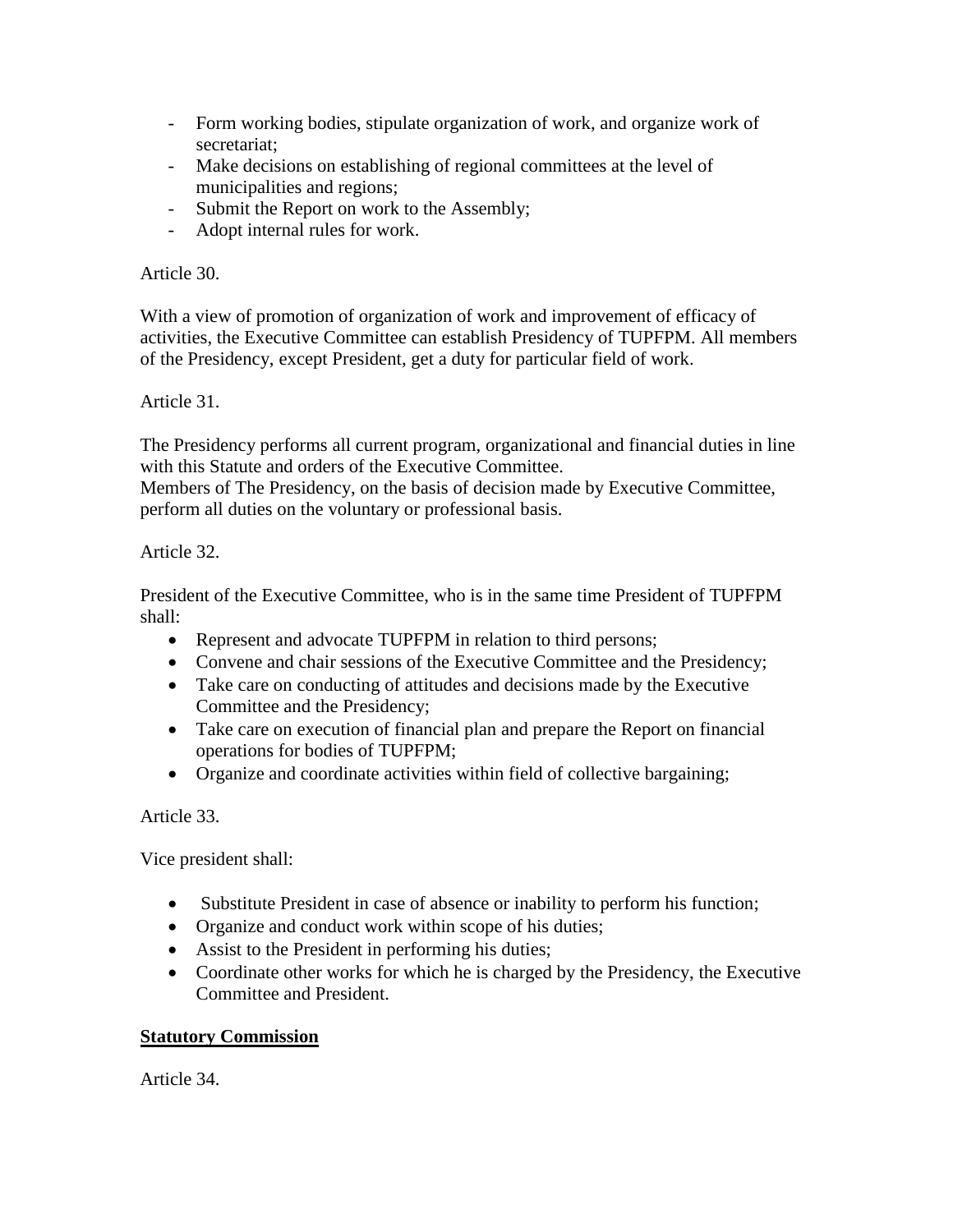Statutory Commission has three members – President and two members. Members of the Statutory Commission shall be elected by the Assembly.

Article 35.

The Statutory Commission shall:

- Monitor implementation of this Statute;
- Interpret this Statute between two Assemblies;
- Give proposals for changes and amends of this Statute;
- Make decisions on statutory disputes;
- Give its opinions on individual disputes on request of the bodies and members.

Article 36.

President of the Statutory Commission shall participate in work of all bodies, without decision making right.

Member of the Statutory Commission cannot be elected for a member of other bodies of TUPFPM.

#### **Monitoring Committee**

Article 37.

The Monitoring Committee has three members – President and two members who shall be elected by the Assembly.

Article 38.

The Monitoring Committee shall:

- Monitor material financial operations of TUPFPM;
- Control financial operations at least once per year;
- Adopt Report of census commissions;
- Consider annual Report on Operations and submit findings to the Executive Committee;
- Submit Report on Material Financial operations to the Assembly.

Article 39.

President of the Monitoring Committee shall participate in work of all TUPFPM bodies, without decision making right.

Member of the Monitoring Committee cannot be elected for member of the other bodies of TUPFPM.

#### **VII SHOP STEWARD**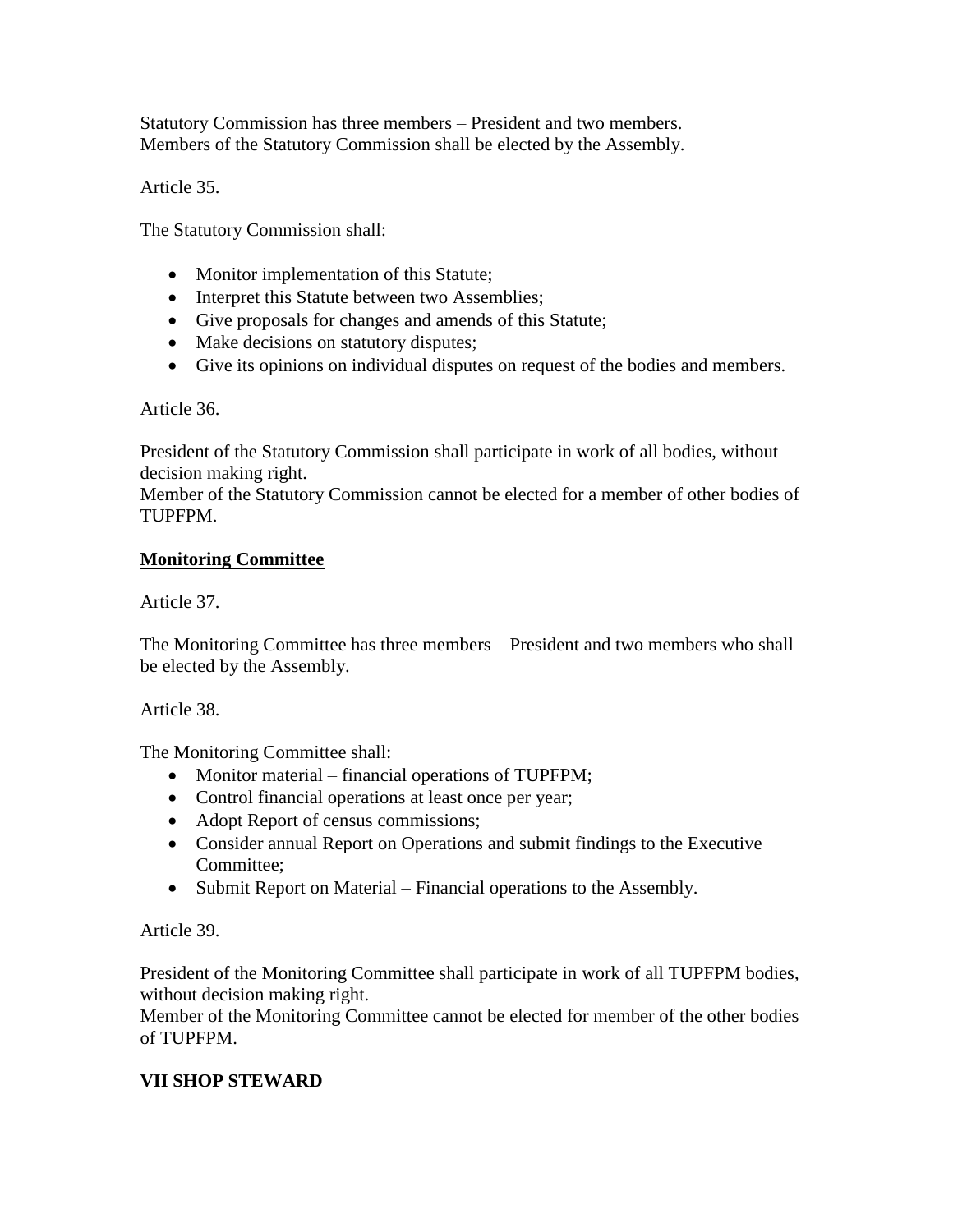Article 40.

Shop stewards shall act as represents of TUPFPM in football clubs.

The shop stewards and their substitutes shall be elected, depending to duration of football season, by TUPFPM members in a football club on period of one year, and it shall be verified by Executive Committee.

Article 41.

Shop steward shall:

- Represent TUPFPM in a football club;
- Undertake measures and activities in process of preventing violation labor and trade union rights;
- Mediate in disputes;
- Engage TUPFPM members in trade union actions;
- Perform other duties ordered by Executive Committee.

# **VIII REGIONAL ORGANIZING**

Article 42.

The Executive Committee can make decision on organizing of TUPFPM at regional level, through establishing of regional committees.

Territory of acting, composition of committee and way of acting shall be defined by decision on establishing the regional committees.

Article 43.

The regional committee shall be liable to the Executive Committee and shall undertake measures within scope of its authority.

# **IX PRINCIPLES ON ELECTION AND DECISION MAKING**

Article 44.

Election of members of TUPFPM bodies at all levels of organizing shall be carried out by open ballot.

Verification of elected members of the bodies shall be carried out by open ballot.

In process of candidature and election of members of the bodies one shall take into account that composition of a body reflects structure of membership.

Members of political parties' bodies and political offices in State bodies cannot be elected for members of executive bodies of TUPFPM.

Article 45.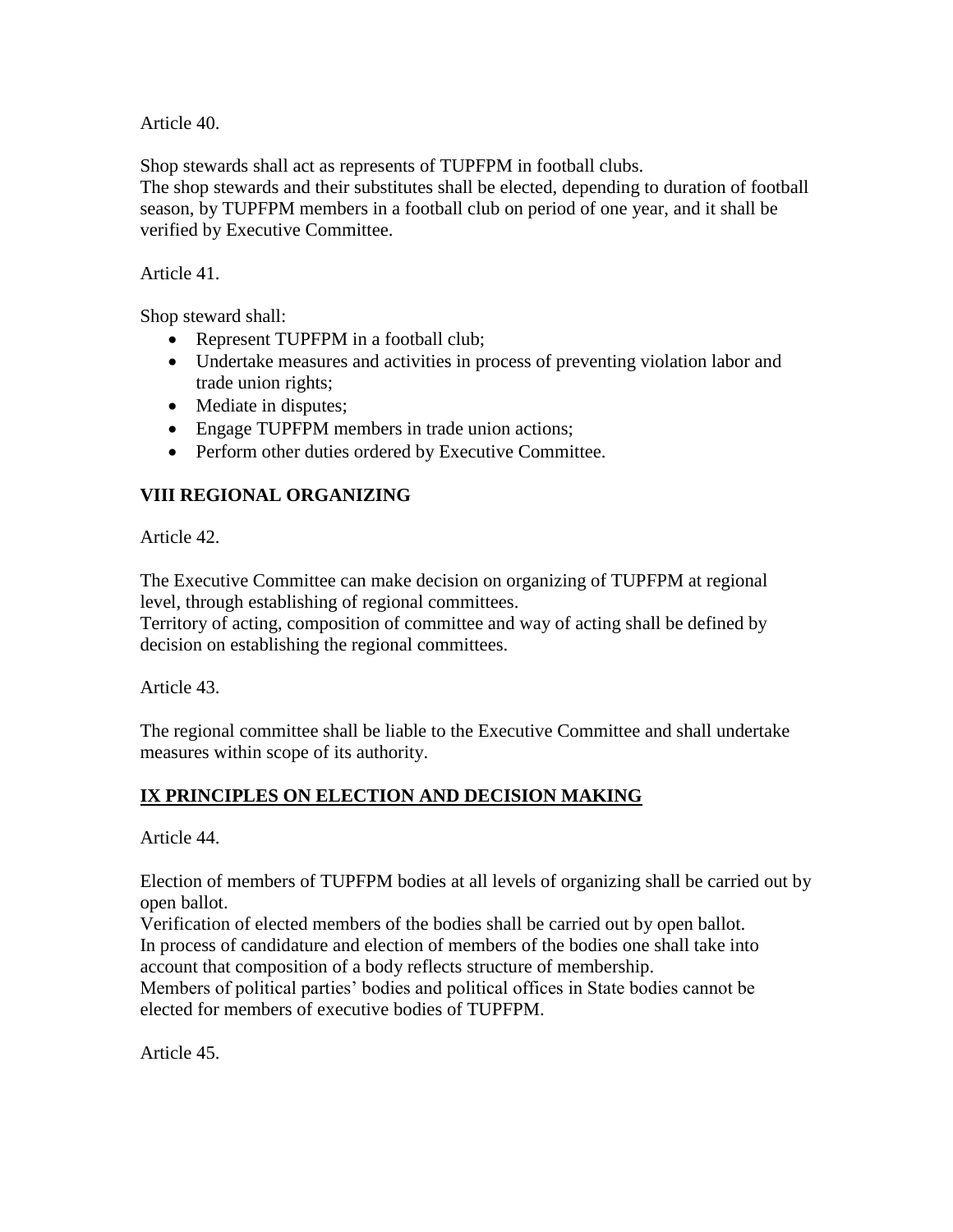The Executive Committee is obliged to adopt electing rules for election of TUPFPM bodies and officials at least 30 days before the Assembly takes place.

Article 46.

The electing rules shall contain:

- Procedure of candidacy of individuals for TUPFPM bodies and respective office holders in TUPFPM;
- Way of election the Executive Committee members, the Statutory Commission, Monitoring Committee and respective office holders in TUPFPM.

Article 47.

Decision shall be made only if simple majority of body members are presented at session. The decision shall be made by simple majority of presented members of the body, except decisions on: general strike, adoption, changes and amends of this Statute and collective bargaining that must be made by two-third majority of total number of the members of bodies.

Decisions of the bodies, except the decision on general strike, shall be made by open ballot.

The body can decide that certain decision should be made by secret ballot.

Article 48.

The body can suspend a member before expiration of his mandate, in case that the member does not perform his duties or in case of gross violation of this Statute and TUPFPM program documents by that member.

The body can elect a new member instead of suspended one, on the way stipulated by this Statute, that is, Principles of Election. On that way, one-third of the body members can be replaced.

In case of force majeure (death) or ending of membership in TUPFPM, more than onethird of the body members can be replaced.

The body member can resign on his function.

Article 49.

In case of election between more candidates for respective office holders, than should be elected, the candidate who won majority of the votes shall be elected.

If in the first circle of voting no one candidate won requested majority, the second circle shall be organized for two candidates with the biggest numbers of votes and a candidate who won majority of the votes shall be elected.

# **X INFORMING IN TUPFPM**

Article 50.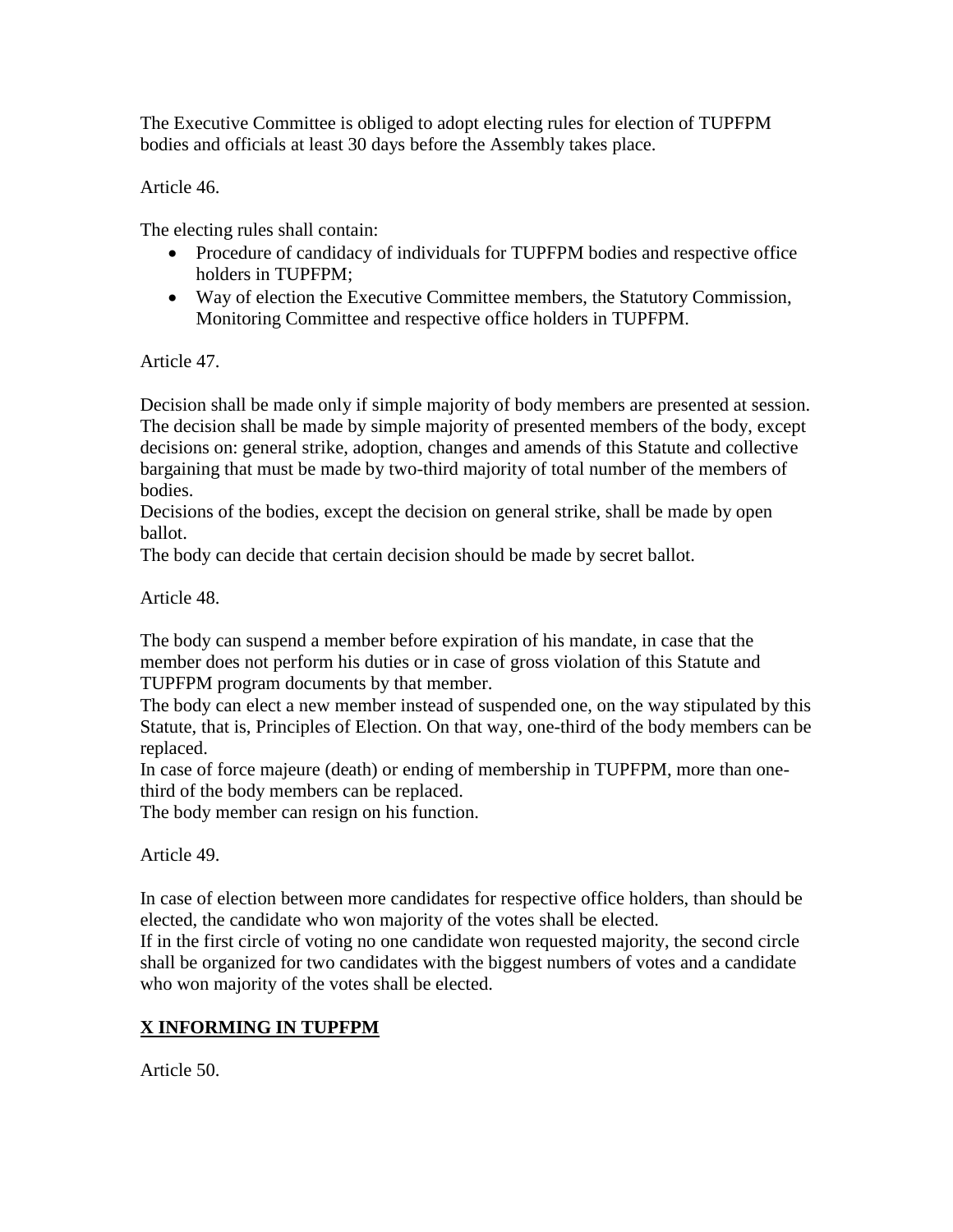Work of TUPFPM is public.

The members of TUPFPM bodies at all levels shall be obliged to inform membership and public on their activities.

Reporting shall be performed by Report on Work, bulletins, leaflets, newspapers, radio stations and special publications.

### **XI MEMBERSHIP FEE AND FINANCING**

Article 51.

Assets for financing of TUPFPM work shall be provided by membership fee, donations, and voluntary work of members, presents, entrepreneurship and other resources.

Article 52.

A member shall be obliged to pay membership fee regularly.

The membership fee shall be paid once per year in amount stipulated by Executive Committee on beginning of calendar year.

The membership fee shall be collected directly from members. Direct charging shall be carried out by a shop steward who shall pay it on gyro account of TUPFPM.

Article 53.

The membership fee which belongs to TUPFPM shall be used for:

- Financing of common activities at the level of trade union;
- Training of members for trade union work;
- International cooperation;
- Legal protection;
- Solidarity aid;
- Collective bargaining;
- Strikes and solidarity actions.

Article 54.

TUPFPM bodies shall be obliged to make Financial Plan and adopt annual report on revenues and expenditures.

#### **XII TRADE UNION PROPERTY**

55. Article.

TUPFPM property is common ownership of all members.

The Executive Committee shall dispose with the property.

The property shall be inseparable in sense that no one member has a right on return of membership fee or other property.